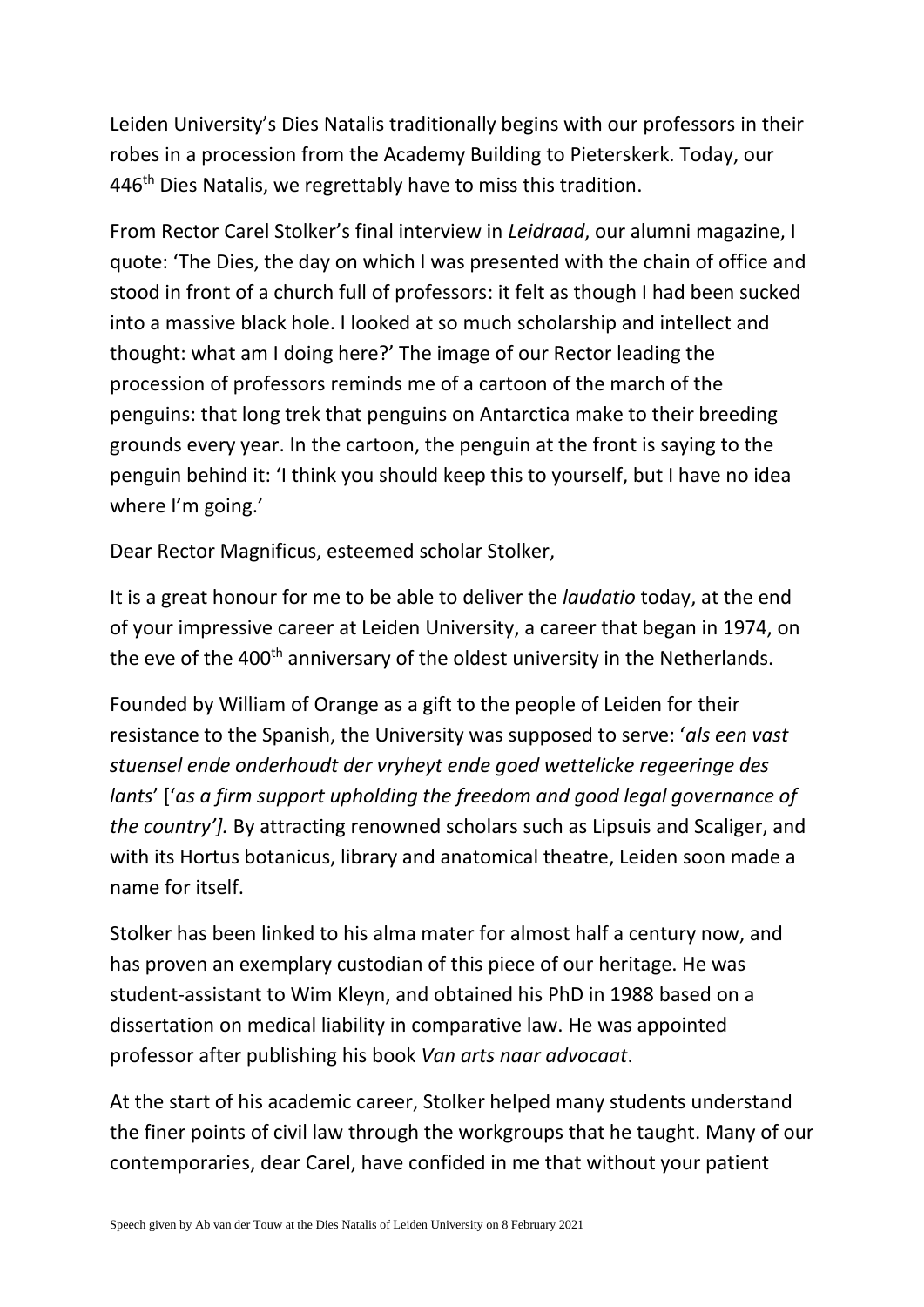explanations, they would never have graduated at all. These include people who went on to be ministers and CEOs. From your stories, however, I understand that not all the students you attempted to help possessed the requisite intellectual baggage.

This reminds me of a poem:

*'Der weise Schopenhauer spricht – Und gern betret´ ich seine Spur: Ein jedes Menschen Angesicht Ist ein Gedanke der Natur. Es folgt daraus das Eine nur, Wenn man dem Worte Glauben schenkt: Daß auch die ewige Natur Mehr Dummes als Gescheites denkt.*' *['The wise Schopenhauer speaks - And I gladly walk in his footsteps: Every human face Is a thought of nature. Only one thing follows from this, If one believes the word: That even eternal nature Thinks more foolishly than wisely.'*

Stolker became Dean of the Faculty of Law in 2005. At the time he was also director of the E.M. Meijers Institute for Legal Studies. In 2009, a mediator at heart, he was able to resolve a conflict between Professor Buikhuisen and Leiden University.

Stolker has sat on assessment committees for Dutch courts, is a deputy at the Court of Harlem and the Court of Appeal in Den Bosch and was Vice-Chairman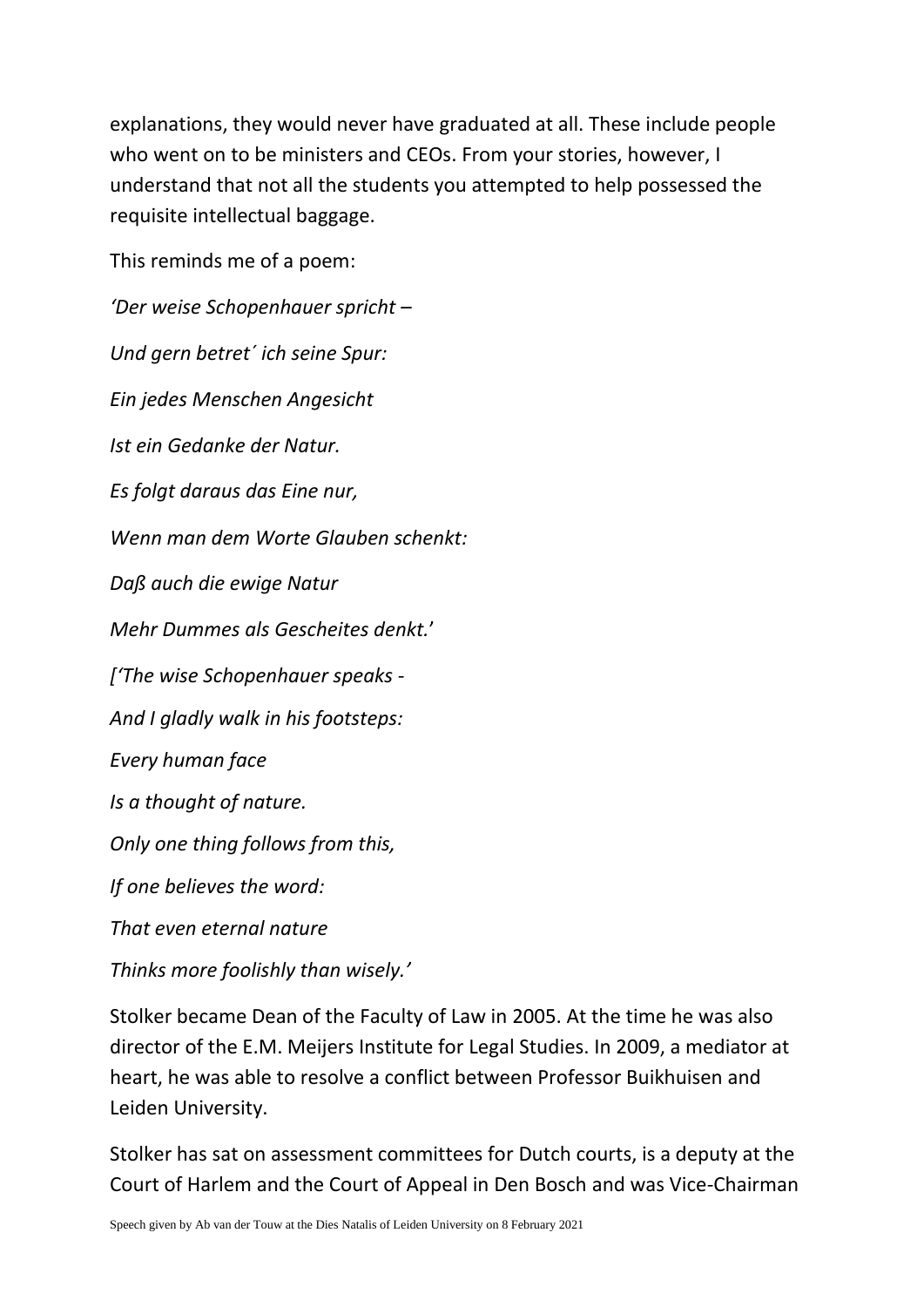of the Asser Institute. He also sat on the Hoekstra Commission, which conducted an enquiry into the Bijlmer plane crash.

That is not all: Stolker has also served on the supervisory board of the National Museum of World Cultures, been Chairman of the Municipality of Leiden's Ombuds Committee and sat on the boards of the Rijnland and Sanquin hospitals.

As Dean of the Faculty of Law, Stolker took up the cause of the 30% of first-year students withdrawing early from their programme at that time. 'It's awful for those students, for their parents, for the lecturers and for society – and it costs society a lot of money. We started assigning our law students to tutor groups of 30 and providing intensive supervision,' Stolker said at the time. The tutor groups were such a success that they were introduced throughout the University.

Stolker has the grace to praise his predecessors Breimer and Van der Heiden for what they achieved for the University, improvements that he could build on. But I would add: 'Vision without execution is hallucination' and Stolker, too, has achieved so much!

His main focus has been on building an academic community: during Stolker's rectorship the University has become more of a community at all levels: between the Executive Board and faculties, and within the faculties and institutes. The University's work is now based on a shared vision. 'We are one university in two cities on three campuses,' Stolker has said.

There has also been excellent collaboration with the municipalities of Leiden and The Hague during Stolker's tenure. The Supervisory Board can but admire how constructively the deans and scientific directors of the faculties have managed to work together. The master hand is in clear evidence here. In his own words: 'As a member of the Executive Board you're a bit like the man with the oil can. You make sure the cogs are greased, so that the University doesn't grind to a halt.'

In Stolker's opinion, Twitter is 'a useful way of getting things on the societal and political agenda, particularly in The Hague, where new decisions are made at a rapid pace and MPs have short memories : take subjects such as the loan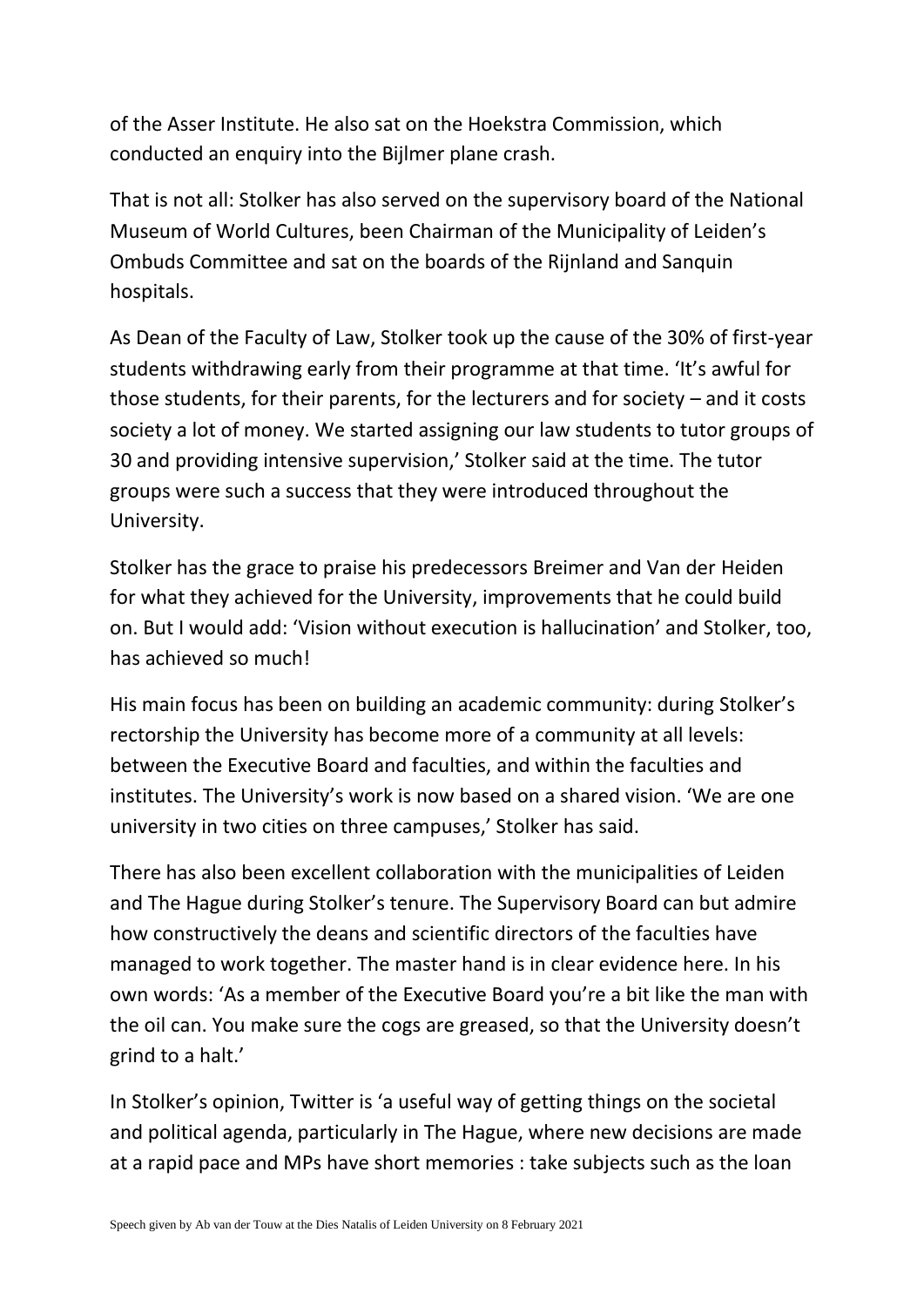system, the discussion on research output, the binding study recommendation and internationalisation. Politics is more fickle than universities.'

Stolker has made a significant contribution to the League of European Research Universities, and it is due to him that Leiden is a prominent member of this organisation. He has also been pivotal to the Leiden, Delft, Rotterdam alliance. Academic ambition and rivalry may lurk here, but it is thanks to Stolker's observation skills, well-timed interventions and the respect he has enjoyed as the doyen of the board of rectors that frictions have never culminated in conflict. He believes if the three can come together rather than compete with one another, they will be a match for any of the top universities in the world.

As a born connector, Rector Stolker has used tact and determination to make a smooth-running machine of the private Leiden University Fund and the University's own fund.

Anyone who has experienced Carel Stolker in his role as Rector will have been struck by how approachable he is. Carel has been available 24/7 to the whole academic community: to PhD candidates and their families at graduation ceremonies, to students in Barrera and to people seeking advice when hazings have gone wrong. There he was riding his bike or wandering through the Hortus, along the Rapenburg canal or around the Saturday market.

With his genuine interest in all of his colleagues and his open-minded attitude, Stolker has proven deft at preventing or resolving conflicts. This has only increased the respect that he had already earned from the Leiden academic community.

Stolker isn't one to make snap judgements:

*'Hij minacht mij, wiens eigen wezen min is en hij spreekt goed, die zelve goed van zin is. Wie anderen bespreekt, bespreekt zichzelf, er komt niet uit de kruik dan wat er in is.'* [*'He scorns me, whose own being is less, And he speaks well, who is himself well meaning.*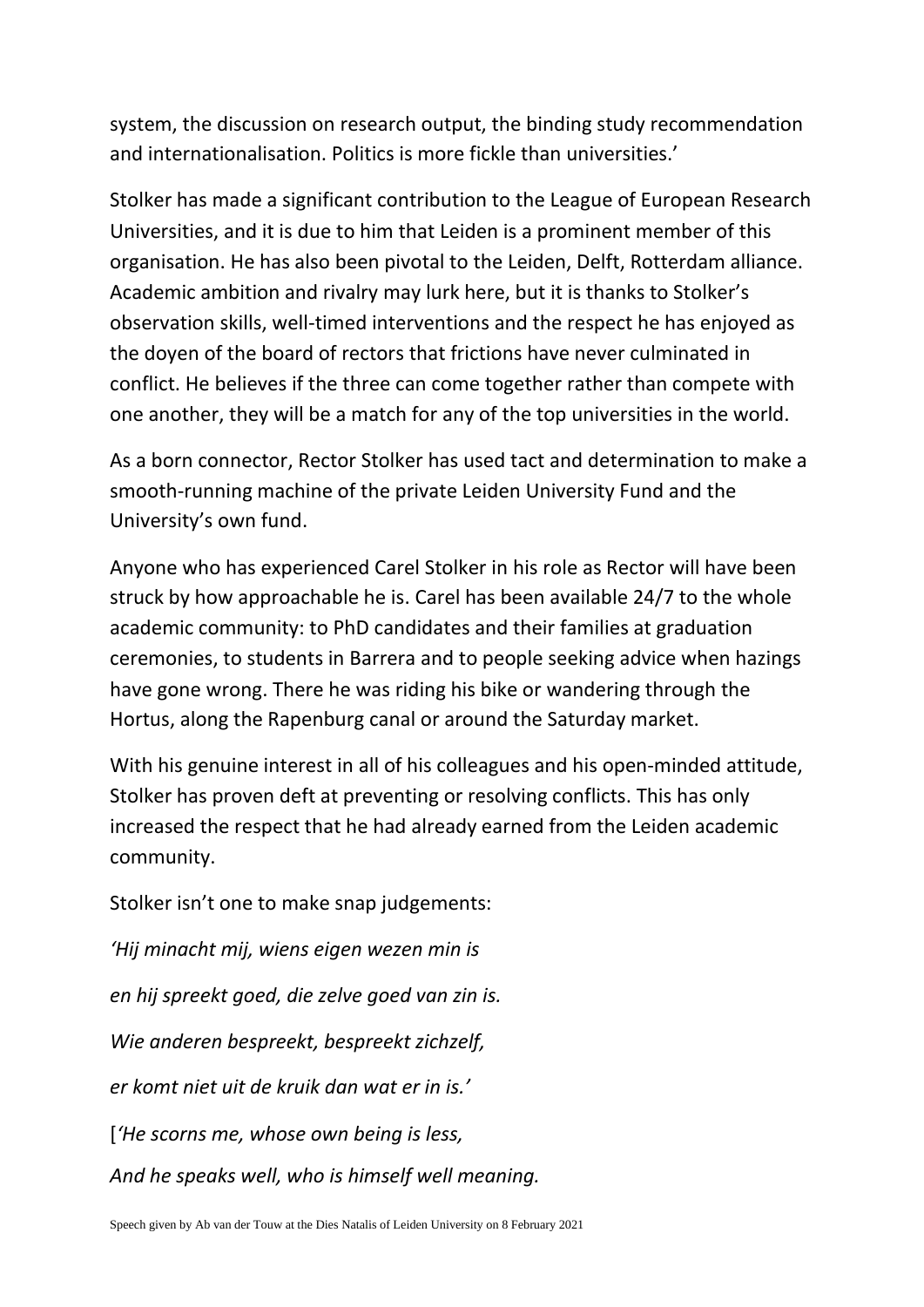## *He who discusses others, discusses himself,*

## *Nothing more comes out of the vessel than what is in it.'*]

For him, it was particularly important to create a safe environment because dangers such as groupthink and abuses of power can lurk in the closed groups at the faculties. By forging positive relationships and intervening personally if need be, Stolker has managed to avert such danger.

If the University's reputation or its motto *Praesidium Libertatis* were ever at stake, Stolker was resolute: he was all too aware of the Rector's duties as the figurehead of the University in its hour of need.

His much-praised leadership style was useful here: '*remissius imperanti, Melius paretur*' was how Seneca put it ('He who commands the more gently is the better obeyed.')

On behalf of the academic community I would like to thank Rector Magnificus Stolker for his vision, his sense of duty and the inheritance that he in turn leaves Leiden University. We have experienced him as: visionary, unifying, friendly, erudite, inspiring, a moral authority and witty, but never crossing the line.

We would like to thank the Rector for his exemplary role at our University. A tower of strength, who wouldn't hesitate to make a decision in a crisis, as now during the pandemic or when the University community has become mired in controversy.

'*Tenslotte*,' wrote Justus Lipsius, '*biedt rampspoed een voorbeeld, omdat de kracht en de weerstand van goede mensen bij tegenslag een lichtbaken vormen voor onze duistere wereld. Door hun voorbeeld roepen zij anderen tot een zelfde houding op en geven als het ware de weg aan*.'

[*'Finally*, *disaster offers an example, because the strength and resistance of good people in the face of adversity are a beacon of light in our dark world. By their example, they inspire others to have a similar attitude and, as it were, show the way*.']

Carel, you have shown us the way.